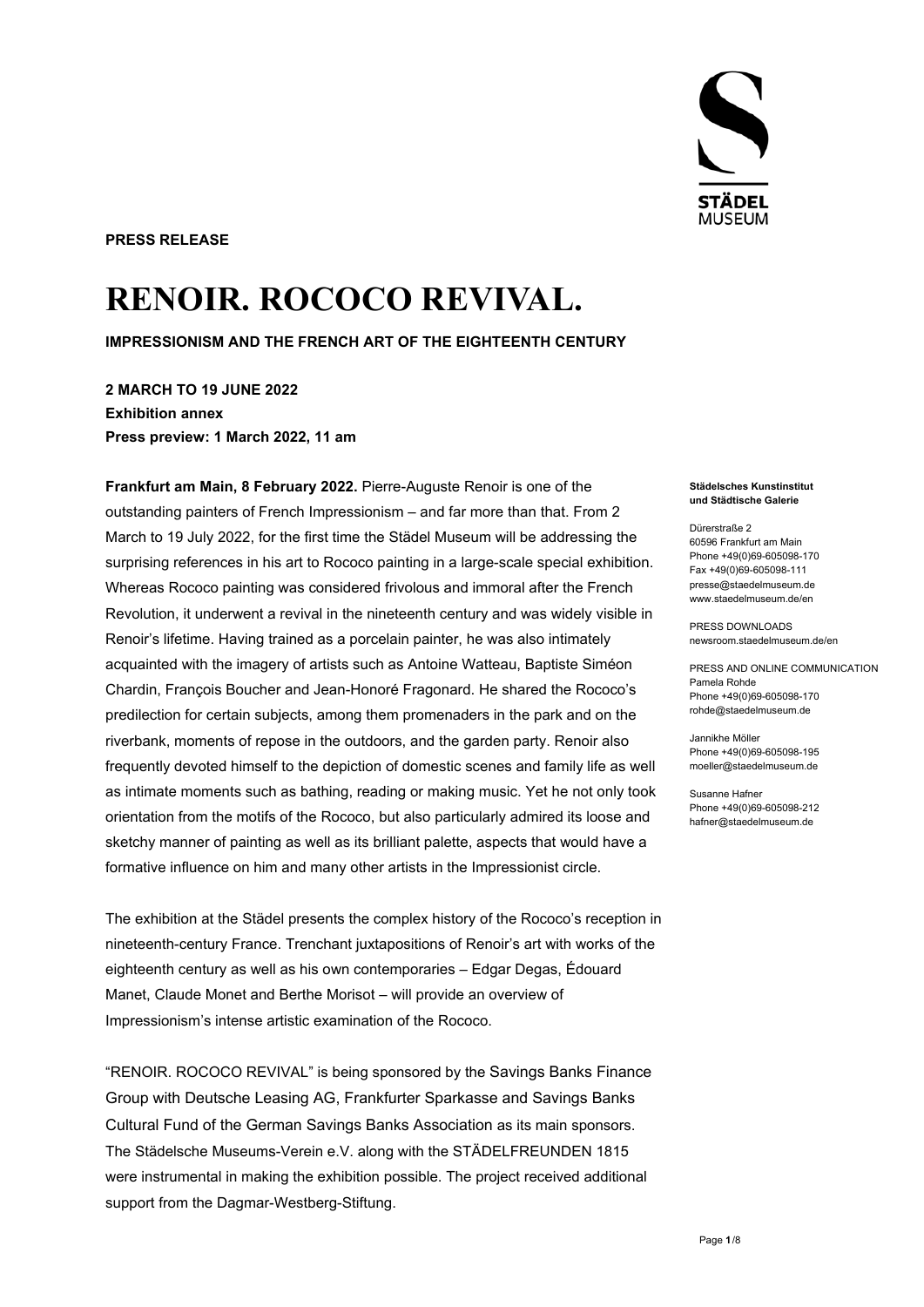

Taking highlights of the Städel collection such as Renoir's *After the Luncheon* (1879) and Antoine Watteau's *Embarkation for Cythera* (ca. 1709–10) as its point of departure, the exhibition will show a total of some 120 outstanding paintings, works on paper and handcrafted objects from international museums such as the National Gallery in Washington, D.C., the Musée d'Orsay in Paris, the National Gallery in London, the Metropolitan Museum of Art in New York, the J. Paul Getty Museum in Los Angeles, as well as private collections.

"The first exhibition highlight at Frankfurt's Städel in 2022 is devoted to the master of Impressionism and his passion for the Rococo. Hence 'Renoir. Rococo Revival' not only ties in with past large-scale exhibitions of modern French art at the Städel, but also closes one or the other gap in what is, surprisingly, a little-researched area of Impressionism. The fact that we were able to comprehensively plan and mount this exhibition in times of the pandemic is due to the outstanding commitment and involvement of all of those who participated in its realization, the lending museums, as well as our supporters and partners. We are extremely fortunate to have all of them at our side," says **Philipp Demandt**, Director of the Städel Museum.

"Our aim is to promote cultural beacons nationwide through our sponsorship. This exhibition is a further highlight in our long-standing partnership with the Städel Museum. Through juxtaposing works from the Rococo period, the presentation offers a unique opportunity to rediscover Renoir's art and to form an understanding of the links between the epochs", says **Heike Kramer**, Head of the Department of Social Commitment at the German Savings Banks Association. Their support as the exhibition's main sponsor is taking place in conjunction with Deutsche Leasing AG and the Frankfurter Sparkasse. Kramer continues: "Expanding perspectives, creating new connections, and broadening knowledge – this is an essential part of the power of art. At the same time, it is also the driving force and aim of museum work, and it is the Savings Banks Finance Group's motivation for sponsoring this exhibition."

**Sylvia von Metzler**, Chairwoman of the Board of the Städelsche Museums-Verein e.V., on their commitment: "The Städelscher Museums-Verein has stood for discovering, experiencing and facilitating art for more than 122 years. Our primary objective is to contribute to the expansion of the of Städel Museum's collection through important acquisitions as well as to support their highly respected exhibition programme – above all with the STÄDELFREUNDE 1815, whose members campaigned in an extraordinary way for this task. With Renoir, the focus is on a crowd pleaser, one of the most influential figures in French painting at the close of the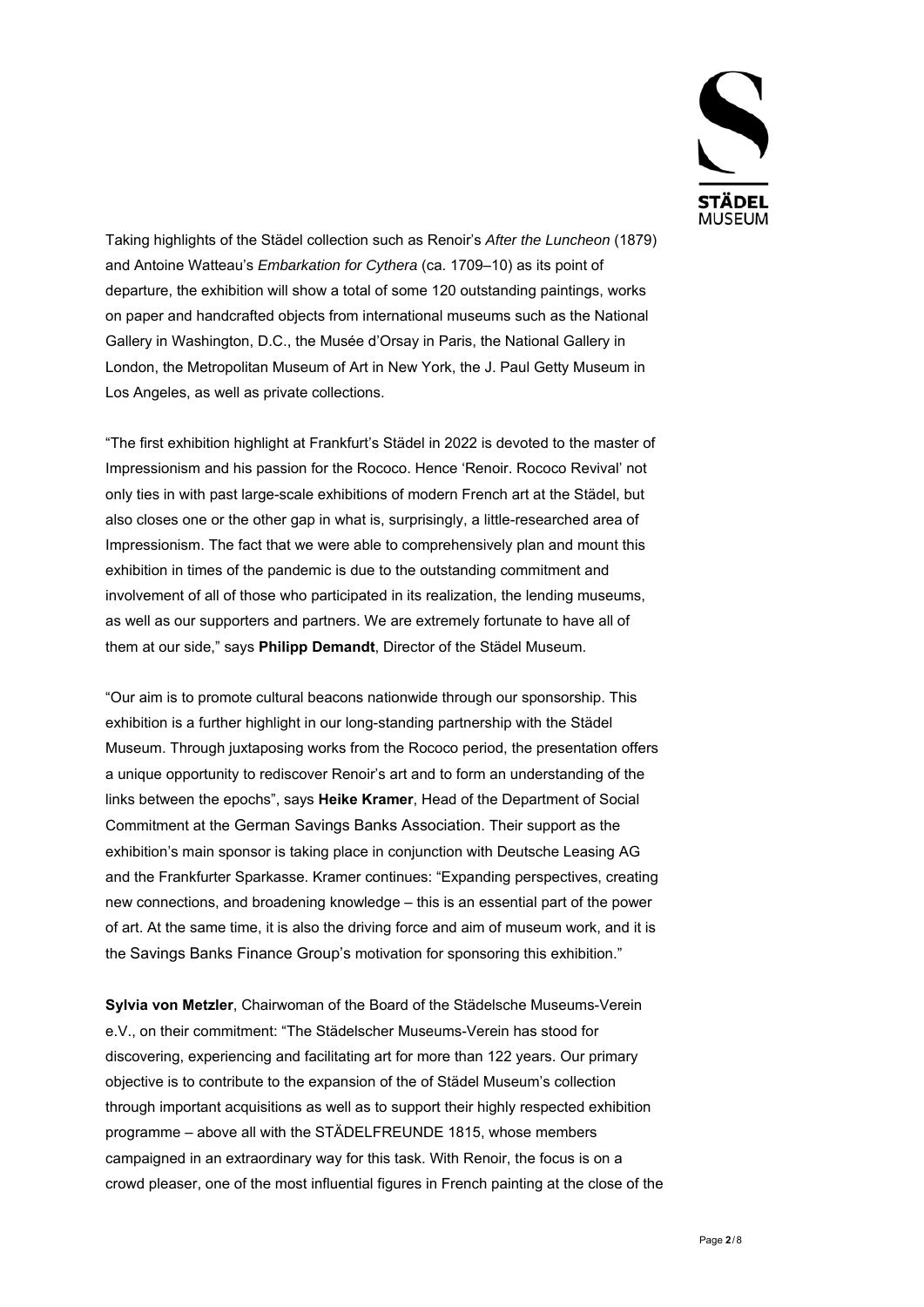

nineteenth century. This exhibition will relate where Renoir took his inspiration and why his works seem so alluring to this very day."

"Our exhibition prompts one to explore the multifaceted references Renoir and his contemporaries made to the eighteenth century in all of their complexity. In the case of Renoir in particular, tradition and modernity interplay in a productive way: His reinterpretations of well-known and again-fashionable subjects in Rococo art as well as his modern *fêtes galantes*, genre and boudoir scenes, nudes, and still lifes splendidly integrate themselves into the homes of his collectors with their luxuriant Rococo-style furniture", state curators **Alexander Eiling, Juliane Betz** and **Fabienne Ruppen**.

#### **EXHIBITION THEMES**

Depictions of a carefree world populated by sumptuously dressed couples abandoning themselves to distractions and amusements have shaped our conception of Rococo painting. The term makes reference to a Late Baroque style of decoration that predominated in architecture, art and the applied arts, furniture, and fashion between 1715 and 1780. After the French Revolution in 1789, it was regarded as outmoded and backward-looking: in everyday language, "rococo" even came to be synonymous with bad taste. However, the style experienced an unprecedented boost beginning in the 1830s, so that today one speaks of a **"Rococo revival"** in the nineteenth century. At the time, the increasing appreciation for art and culture of the previous century can also be explained against the background of the nascent nation states. In France, collectors, art critics or writers saw Rococo as the highest embodiment of a genuinely French style. Besides exhibitions and growing collections, for instance at the Musée du Louvre, during Pierre-Auguste Renoir's lifetime (1841– 1919) the dissemination of well-received writings (by the Goncourt brothers, for example) and printed reproductions of Rococo works in art magazines contributed to a heightened visibility of art of the eighteenth century.

**Renoir's artistic ties to the Rococo** proved to be very close from the start and would remain so until the end of his life. He said of himself that he was first and foremost inspired by the collection at the Louvre, where he was lastingly influenced by, among others, paintings by François Boucher and Antoine Watteau. Renoir's examination of subjects and the pictorial language of the Rococo becomes apparent based on the example of the first version of Watteau's *The Embarkation for Cythera* from 1709/10 (Städel Museum). The painting is juxtaposed with Renoir's works *Woman with a Fan* from ca. 1879 (The Clark Art Institute, Williamstown) and *The*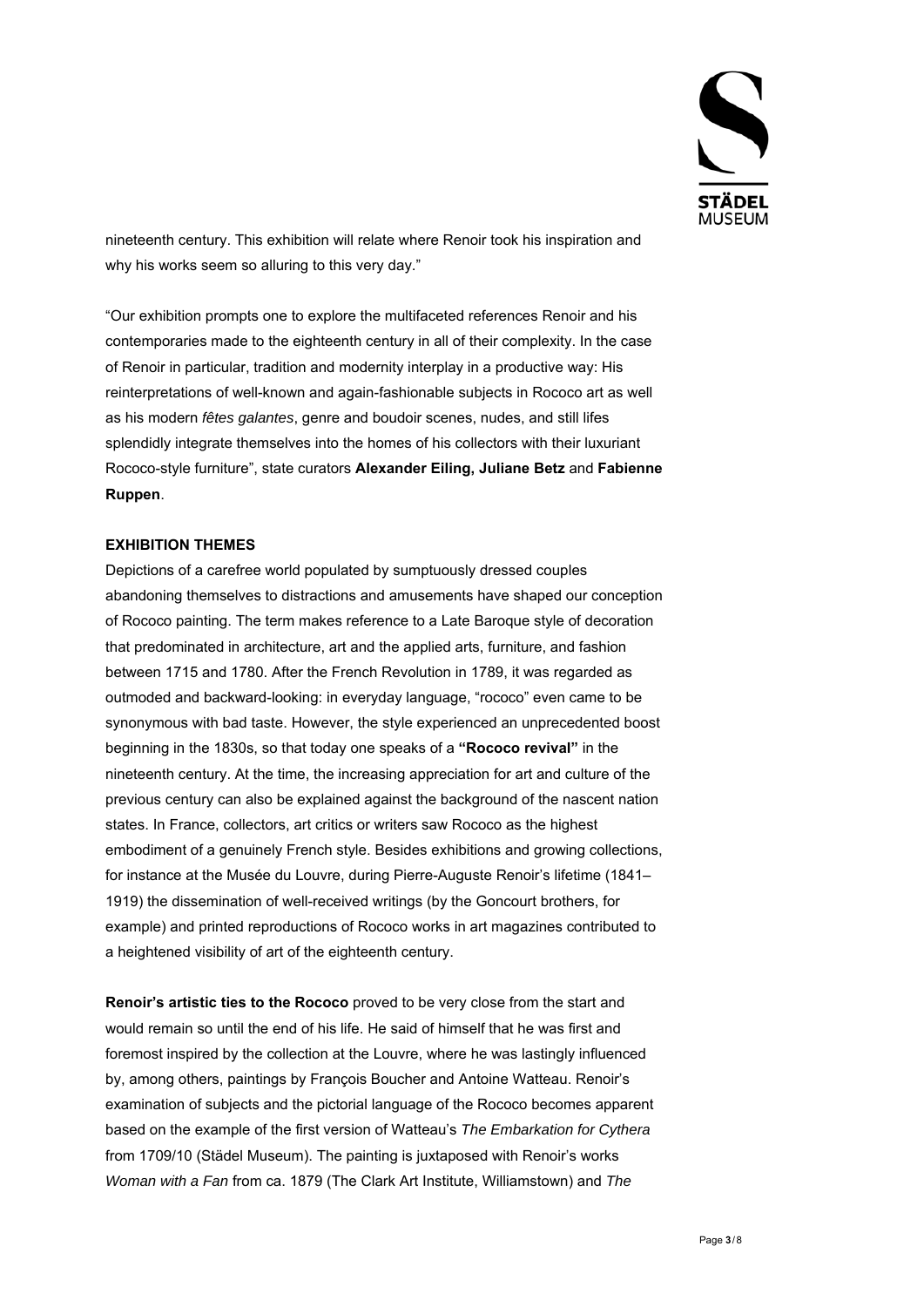

*Promenade* from 1870 (J. Paul Getty Museum, Los Angeles) at the beginning of the exhibition.

The protagonists in paintings by Renoir and his contemporaries no longer belong to the aristocracy but to the bourgeoisie, who amuse themselves at venues of urban recreational culture – be it in blossoming parks and gardens in Paris such as in *Lise (Woman with a Parasol)* from 1875 (Museo Nacional Thyssen Bornemisza, Madrid), in garden cafés like in *After the Luncheon* (1879, Städel Museum), or at the opera such as in *At the Theatre* (1876/77, The National Gallery, London). Unlike the idealized natural settings in Rococo paintings, the places of bourgeois pleasure portrayed by Renoir often cannot be given an exact name. For example, in his painting *The Oarsmen at Chatou* from 1879 (National Gallery of Art, Washington, D.C.), whose motif is reminiscent of Watteau's *The Embarkation for Cythera*, does not capture a fictional island of love from mythology but a popular restaurant destination on the Seine. In doing so, he formulates a personal, modern version of the *fêtes galantes* or *fêtes champêtres*, which artists like Watteau and his only student, Jean-Baptiste Pater, had established as a genre in the eighteenth century. By making such references, Renoir not lastly expected to achieve commercial successes on the art market.

The multifacetedness of Renoir's reception of the Rococo also becomes visible in other artistic media, above all in the area of drawing. One particular proclivity he nurtured was for eighteenth-century drawing techniques: pastel painting as well as the *trois-crayons* technique. The latter is a combination of three different kinds of chalks (red, black and white). Like his predecessors Watteau, Lancret or Boucher, Renoir employed it both for sketches as well as for drawings of more finished character. In contrast, he used pastel painting primarily for representative portraits. The exhibition presents Renoir's sketches and independent drawings alongside outstanding examples of works by Rococo artists.

Another key aspect that links Renoir with art of the eighteenth century is his interest in **decorative art**, the combination of painting and craftsmanship. In his rare theoretical writings, in view of increasing mechanization, which had serious consequences for craftsmanship, Renoir demanded a stronger connection between fine art and applied art as was customary in the eighteenth century. There are numerous "decorative" works in Renoir's oeuvre, ranging from examples from his training as a porcelain painter to wall paintings, which were commissioned works for his broad network. This is exemplified in the exhibition based on paintings that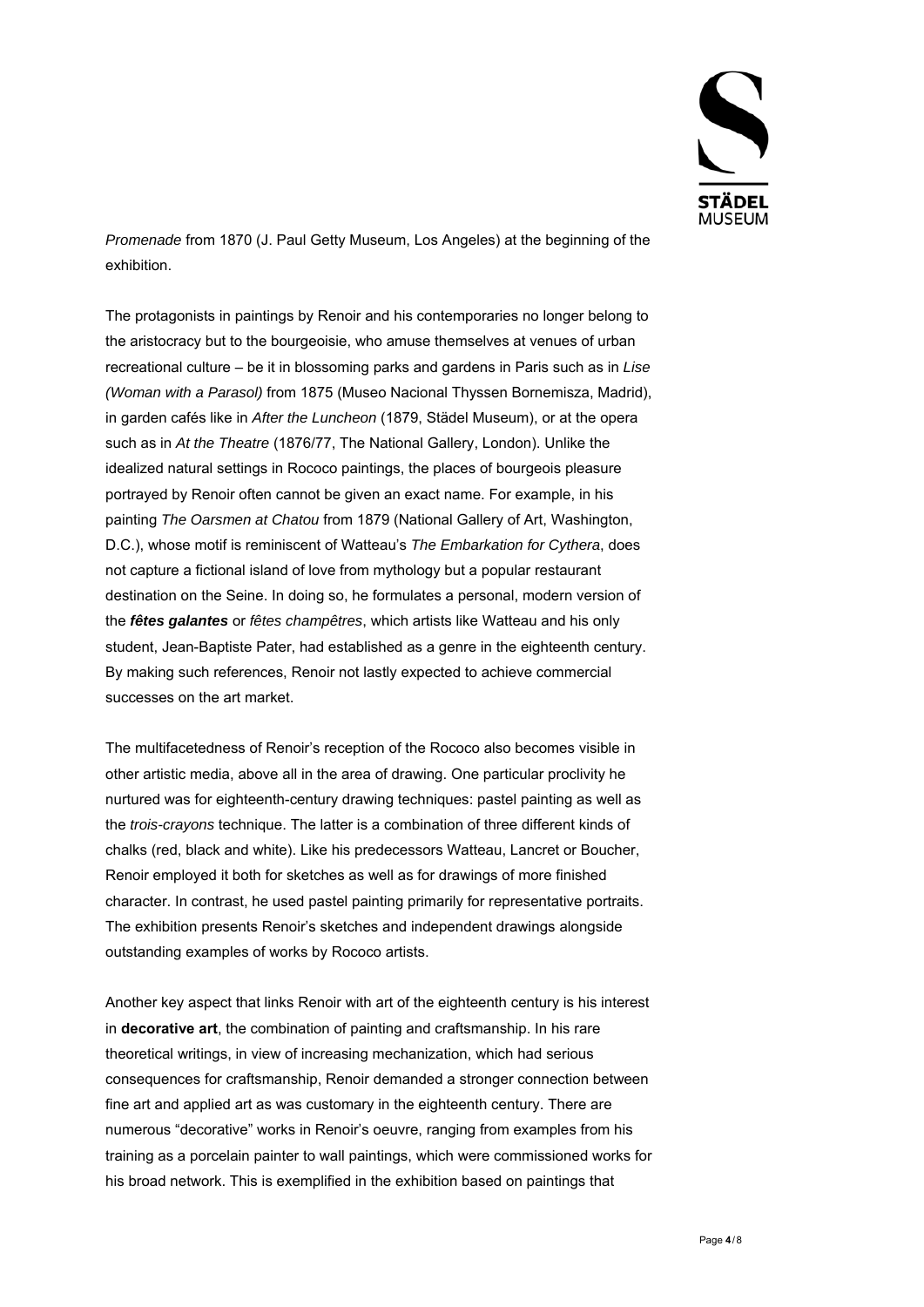

originated at and for the country estate of his patron Paul Berard, the Château de Wargemont in Normandy.

In Renoir's day, the **boudoir** was regarded as the quintessence of the Rococo. Equivalent to the gentleman of the house's study (*cabinet*), since the eighteenth century it served as a place to which women could retreat, and in literature and art it constituted the setting for erotic fantasies. The master of boudoir paintings was François Boucher. Like the room as such, beginning in the late eighteenth century his art was criticized by Denis Diderot as morally questionable. A frequently confrontationally sensuous manner of representation also remained characteristic of boudoir scenes of the nineteenth century, as demonstrated by a comparison of Boucher's painting *Resting Girl (Louise O' Murphy)* from 1751 (Wallraf-Richartz-Museum & Fondation Corboud, Cologne) with Renoir's *Reclining Nude (Gabrielle)*  from 1903 (Szépművészeti Múzeum, Budapest).

The exhibition illustrates that all his life, the female nude constituted a central theme in Renoir's oeuvre. He frequently staged his models as **bathers** in landscape settings, for which compositions by Boucher and Fragonard in the Louvre's collection served as his principal models. The loose and vibrant brushstroke of these Rococo artists as well as the pastel-like colouration had a direct influence on the painting style of Renoir and his contemporaries. Like his paragons, Renoir situated his bathers mostly in undefined surroundings far away from reality, such as in the painting *Female Nude in a Landscape* (Musée de l'Orangerie, Paris) and *Bathers with Crab* (Carnegie Museum of Art, Pittsburgh). Borrowing from eighteenth-century works, Renoir's bathers stand for an offensive orientation towards sensuousness: The artist saw the female body as unflawed, which is why it constituted the ideal point of departure for his painterly exploration of beauty.

Furthermore, there are numerous **genre paintings and figures in costume** in Renoir's body of works that vary and skilfully refresh motifs in eighteenth-century painting, at the same time blurring the boundaries between portrait and genre painting. Most of the latter depict everyday scenes and aim for the rendering of a specific "type", in Renoir's case, for instance, of a young actress in a theatre costume (*Madame Henriot in Costume*, Columbus Museum of Art, Ohio) as well as of women reading or doing needlework in a domestic environment (*Portrait of Madame Monet*, The Clark Art Institute, Williamstown). Furthermore, from the 1890s on Renoir increasingly addressed the subject of making music, which had already often been dealt with in the eighteenth century (*Woman Playing the Guitar*, Musée des Beaux-Arts de Lyon). Besides these rather cheerful motifs, Renoir turned towards depictions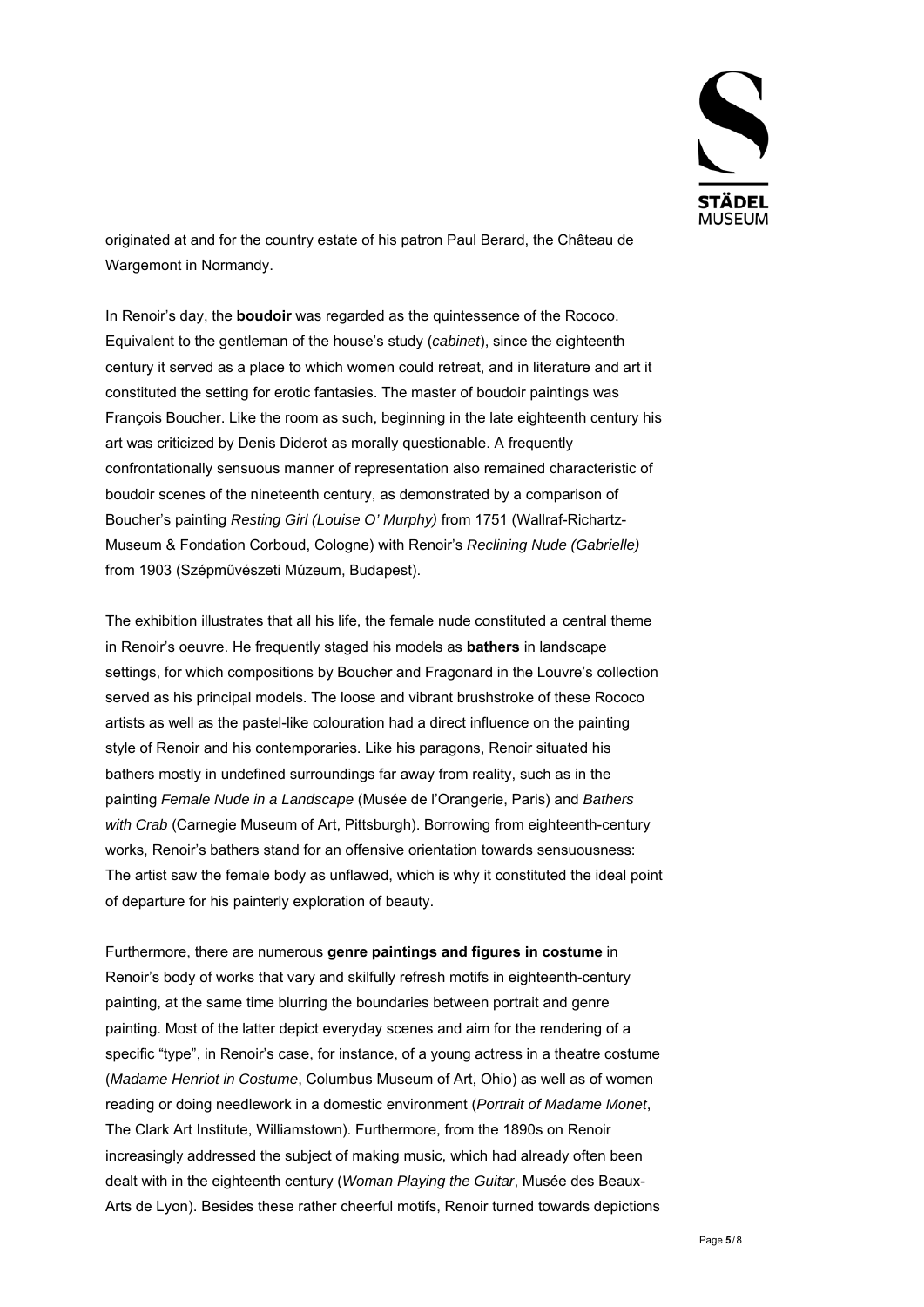

that suggested a moral reading and apparently show carelessly dressed young women (*In Summer*, Alte Nationalgalerie, Berlin). In doing to, he yet again oriented himself towards eightenth-century works, particularly towards those by Jean-Baptiste Greuze.

Whereas Renoir saw himself as a "figure painter", the **landscape** motif nevertheless also played a major role, especially when he travelled. The artist valued the quality of light "*en plein air*", prompting him to use completely different shades of colour. The landscapes in various media shown in the exhibition, from oil and watercolour painting to pen-and-ink drawing, illustrate Renoir's versatile and individual line strokes and brushwork. In remarks he made about his painting and drawing style, the artist specifically made reference to the eighteenth century. As was the case with other Impressionist paintings, critics also saw a parallel between his loose brushwork and the sketchy mode of Rococo-style painting, especially in works by Fragonard.

Finally, the genre of the still life constituted an important field of experimentation for Renoir's constant examination of painting as such. Several of his numerous **still lifes** are clearly based on the art of Jean-Baptiste Siméon Chardin, the most notable stilllife painter of the eighteenth century. In these paintings by Renoir it is less a matter of the symbolic content of the objects being depicted than of the exploration of painting's possibilities. Moreover, in Renoir's case, as in the case of other Impressionists, among collectors the popularity of decorative motifs played a role.

### **List of Exhibited Artists**

Henri Baron (1816–1885), François Boucher (1703–1770), Louis-Auguste Brun, called Brun de Versoix (1758–1815), Rosalba Carriera (1675–1757), Jean-Baptiste Siméon Chardin (1699–1779), Pascal Adolphe Jean Dagnan-Bouveret (1852–1929), Edgar Degas (1834–1917), Narcisse Diaz de la Peña (1807–1876), Françoise Duparc (1726–1778), Jean-Honoré Fragonard (1732–1806), Jean-Baptiste Greuze (1725–1805), Nicolas Lancret (1690–1743), Aristide Maillol (1861–1944), Édouard Manet (1832–1883), Ernest Meissonier (1815–1891), Claude Monet (1840–1926), Adolphe Monticelli (1824–1886), Berthe Morisot (1841–1895), Jean-Baptiste Pater (1695–1736), Pierre-Auguste Renoir (1841–1919), Élisabeth Vigée-Lebrun (1755– 1842), Antoine Watteau (1684–1721), Émile Wattier (1800–1868), Franz Xaver Winterhalter (1805–1873)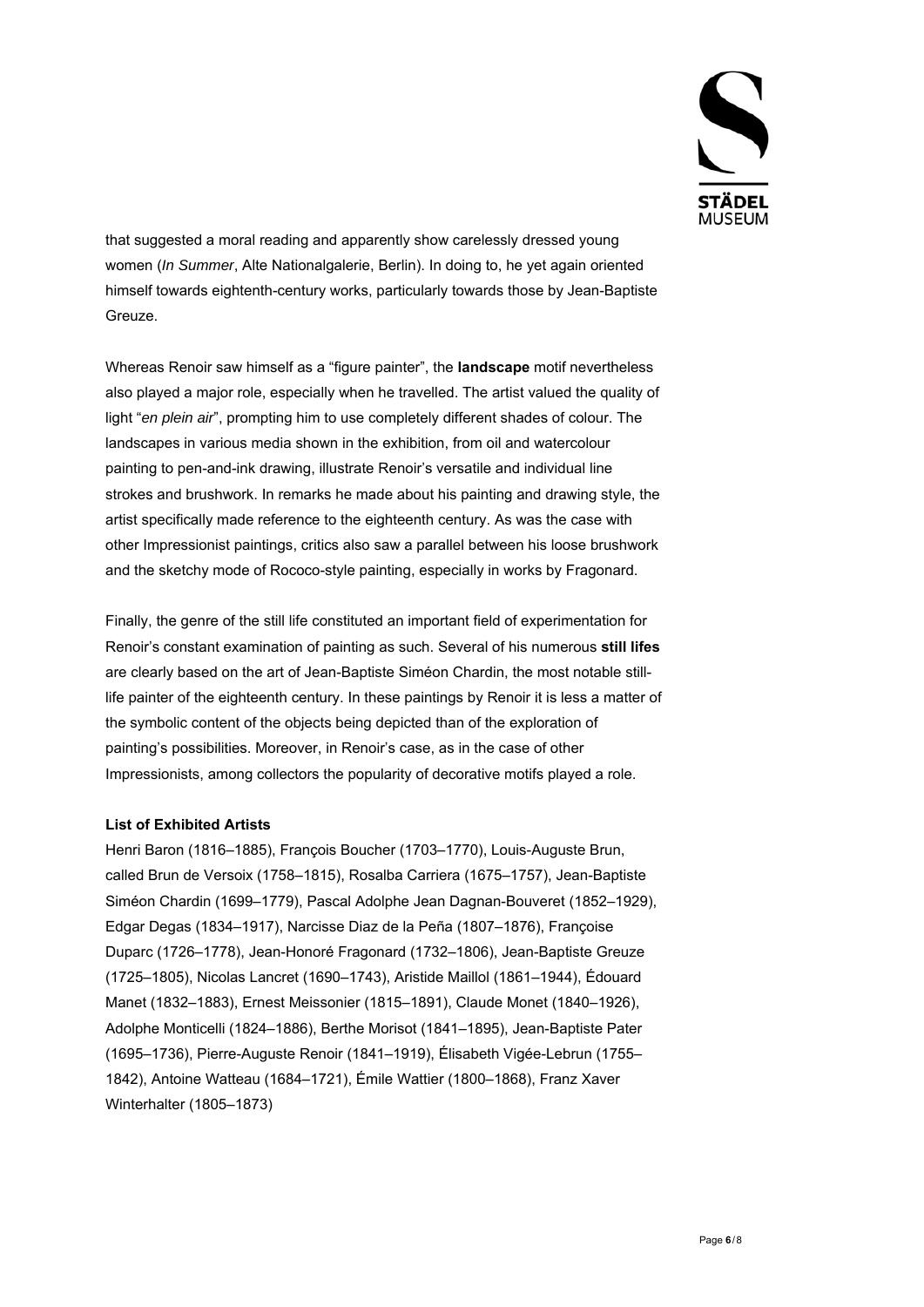

## **RENOIR. ROCOCO REVIVAL. IMPRESSIONISM AND THE FRENCH ART OF THE EIGHTEENTH CENTURY**

**Curatorial team:** Dr Alexander Eiling (Head of Modern Art, Städel Museum), Dr Juliane Betz (Deputy Head of Modern Art, Städel Museum), Dr Fabienne Ruppen (Research Assistant, Modern Art, Städel Museum) **Exhibition dates:** 2 March to 19 June 2022 **Press preview:** Tuesday, 1 March 2022, 11 am

**Venue:** Städel Museum, Schaumainkai 63, 60596 Frankfurt am Main **Information:** www.staedelmuseum.de **Visitor services:** +49(0)69-605098-200, info@staedelmuseum.de, or use the contact form at www.staedelmuseum.de/kontakt **Opening hours:** Tue, Wed, Fri, Sat, Sun + public holidays 10 am–6 pm, Thu 10 am–9 pm

**Special opening hours:** Current information on special opening hours on public holidays can be found at www.staedelmuseum.de

**Tickets and admission:** Tickets can be booked online at shop.staedelmuseum.de/en. Tue–Fri: 16€, reduced 14€, Sat, Sun, and public holidays: 18€, reduced 16€; free admission for children under 12; groups of 10 or more (non-concession adults): 14€ per person, however 16€ per person on weekends. All groups are required to book their visit in advance by contacting us at +49(0)69-605098- 200 or info@staedelmuseum.de.

**Current COVID information for visiting the museum:** An overview of the current regulatory requirements applying to individual visitors and groups can be found at www.staedelmuseum.de/en/covid-info. We advise you to check for updates immediately prior to your visit.

**Programme:** The exhibition will be accompanied by a broad programme of events, some of them online as an ideal way to prepare for the museum visit and others in-person with a pandemiccompliant selection of guided tours.

**General guided tours of the exhibition (in German):** From 2 March to 3 April: Tue 1 pm and 4 pm / Wed 1 pm and 4 pm / Thu 4 pm and 6 pm / Fri r pm / Sat 10:15 am and 4 pm / Sun 10:15 am and 4 pm.

From 5 April to 19 June: Tue 1 pm, 2 pm and 4 pm / Wed 1 pm, 2 pm and 4 pm / Thu 2 pm, 4 pm and 6 pm / Fri 2 pm and 4 pm / Sat 10:30 am, 11 am and 4 pm (not on 30 April, 4 pm, and not on 21 May, 4 pm), Sun 10:30 am, 11 am and 4 pm.

Tickets for the general guided tours are available exclusively via the online shop at shop.staedelmuseum.de/en. Current information about guided tours, special offers on public holidays, and opening hours are posted on www.staedelmuseum.de.

**Rendezvous with Renoir:** Saturday, 30 April and Saturday, 14 May from 7:00 to 23:00 pm. An exclusive evening with a guided tour in the exhibition plus drinks and a get-together with a bar in the Städel garden. Limited number of tickets available via the online shop at shop.staedelmuseum.de.